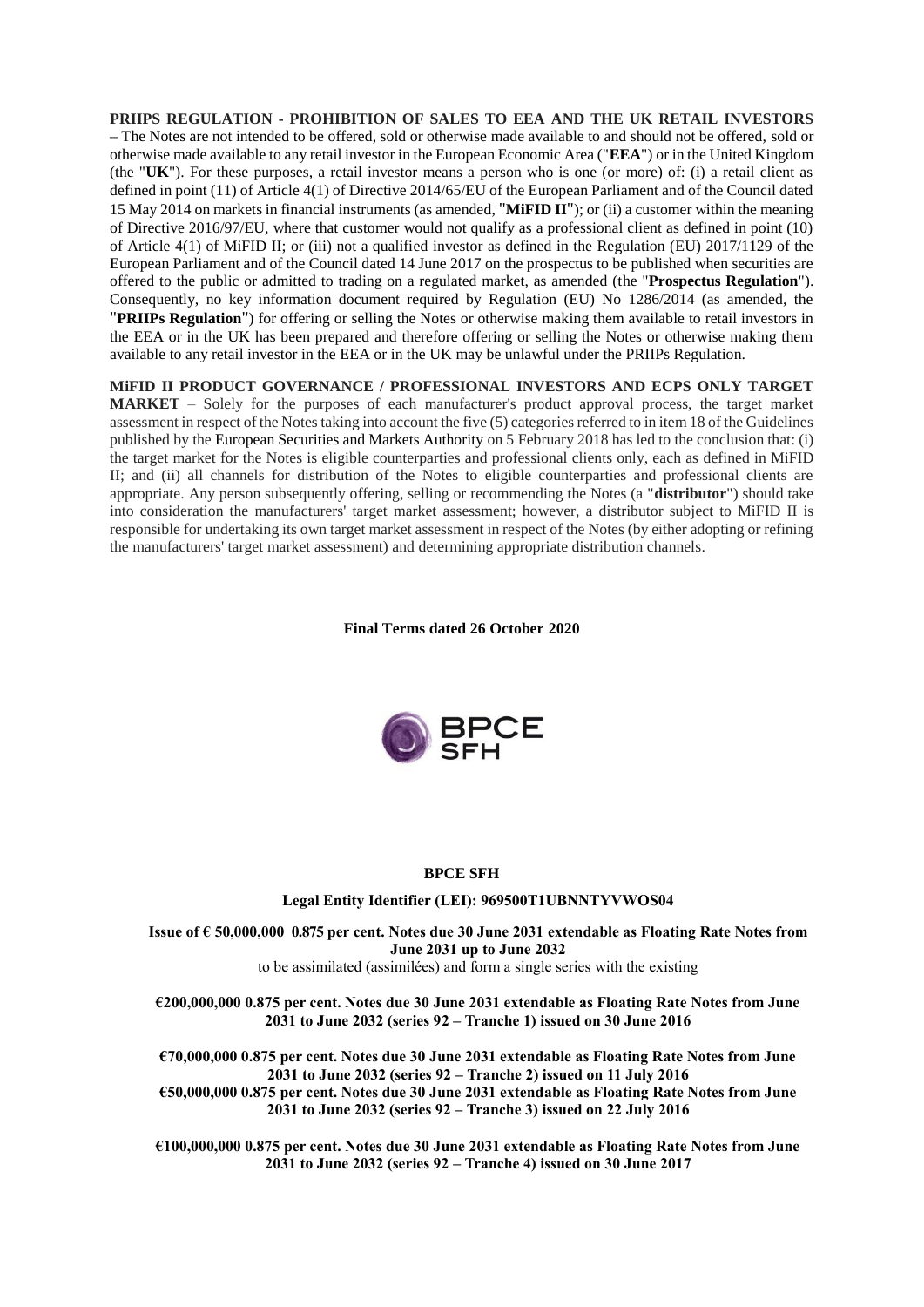- **€100,000,000 0.875 per cent. Notes due 30 June 2031 extendable as Floating Rate Notes from June 2031 up to June 2032 (series 92 – Tranche 5) issued on 8 February 2019**
- **€80,000,000 0.875 per cent. Notes due 30 June 2031 extendable as Floating Rate Notes from June 2031 up to June 2032 (series 92 – Tranche 6) issued on 13 February 2019**
- **€20,000,000 0.875 per cent. Notes due 30 June 2031 extendable as Floating Rate Notes from June 2031 up to June 2032 (series 92 – Tranche 7) issued on 8 March 2019**
- **€20,000,000 0.875 per cent. Notes due 30 June 2031 extendable as Floating Rate Notes from June 2031 up to June 2032 (series 92 – Tranche 8) issued on 23 April 2019**
- **€30,000,000 0.875 per cent. Notes due 30 June 2031 extendable as Floating Rate Notes from June 2031 up to June 2032 (series 92 – Tranche 9) issued on 23 April 2019**
- **€30,000,000 0.875 per cent. Notes due 30 June 2031 extendable as Floating Rate Notes from June 2031 up to June 2032 (series 92 – Tranche 10) issued on 26 April 2019**
- **€100,000,000 0.875 per cent. Notes due 30 June 2031 extendable as Floating Rate Notes from June 2031 up to June 2032 (series 92 – Tranche 11) issued on 12 July 2019**
- **€70,000,000 0.875 per cent. Notes due 30 June 2031 extendable as Floating Rate Notes from June 2031 up to June 2032 (series 92 – Tranche 12) issued on 25 July 2019**
- **€30,000,000 0.875 per cent. Notes due 30 June 2031 extendable as Floating Rate Notes from June 2031 up to June 2032 (series 92 – Tranche 13) issued on 26 July 2019**
- **€30,000,000 0.875 per cent. Notes due 30 June 2031 extendable as Floating Rate Notes from June 2031 up to June 2032 (series 92 – Tranche 14) issued on 14 August 2019**
- **€45,000,000 0.875 per cent. Notes due 30 June 2031 extendable as Floating Rate Notes from June 2031 up to June 2032 (series 92 – Tranche 15) issued on 14 August 2019**
- **€35,000,000 0.875 per cent. Notes due 30 June 2031 extendable as Floating Rate Notes from June 2031 up to June 2032 (series 92 – Tranche 16) issued on 20 January 2020**
- **€75,000,000 0.875 per cent. Notes due 30 June 2031 extendable as Floating Rate Notes from June 2031 up to June 2032 (series 92 – Tranche 17) issued on 3 February 2020**
- **€40,000,000 0.875 per cent. Notes due 30 June 2031 extendable as Floating Rate Notes from June 2031 up to June 2032 (series 92 – Tranche 18) issued on 5 February 2020 and**
- **€60,000,000 0.875 per cent. Notes due 30 June 2031 extendable as Floating Rate Notes from June 2031 up to June 2032 (series 92 – Tranche 19) issued on 21 April 2020**

**(together, the "Existing Notes")**

**under the €40,000,000,000 Euro Medium Term Note Programme for the issue of** *obligations de financement de l'habitat* **and other privileged notes**

> **Series No.: 92 Tranche No.: 20**

**Issue Price: 111.756 per cent.**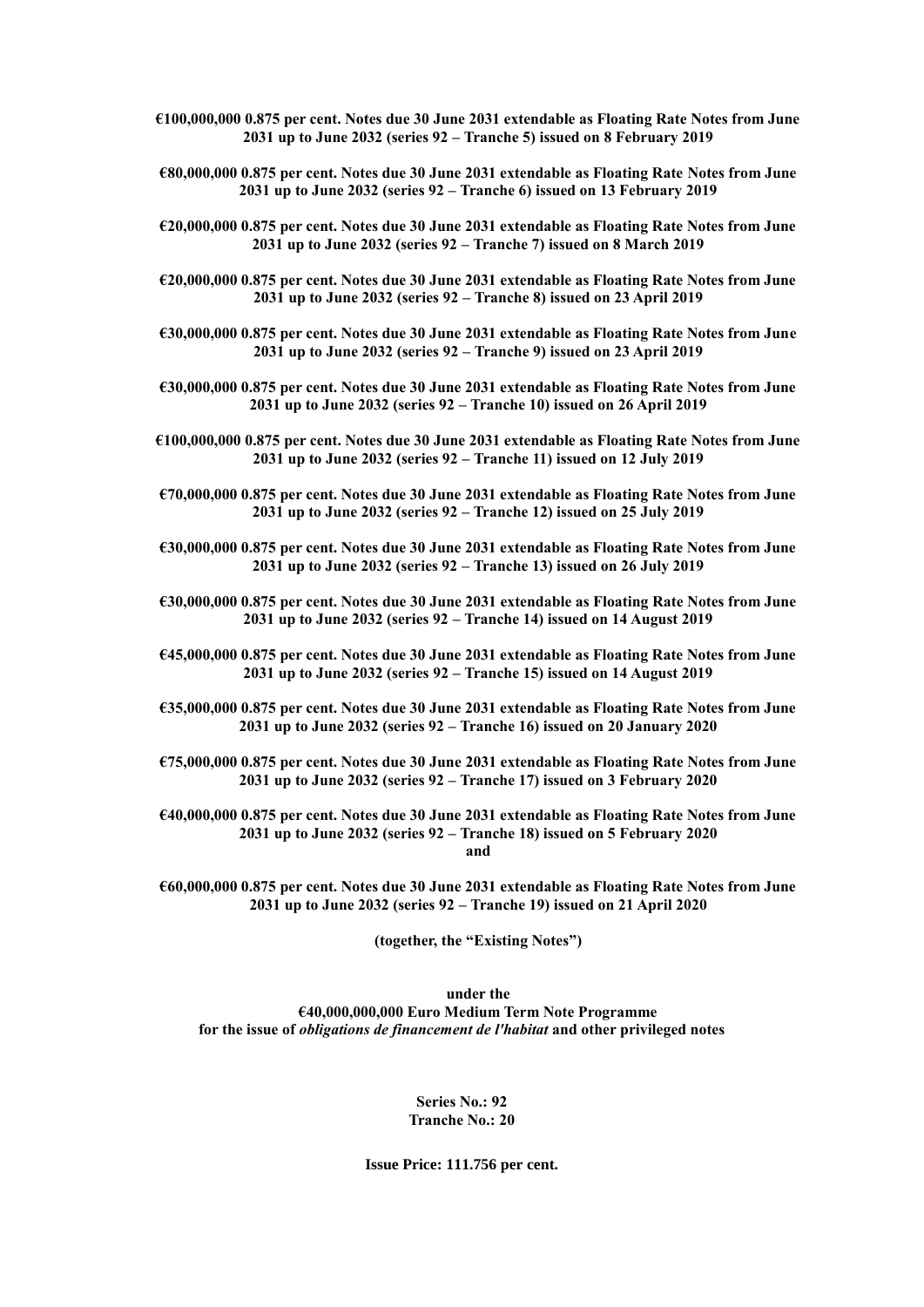#### **Dealer**

#### **Norddeutsche Landesbank – Girozentrale -**

#### **PART A - CONTRACTUAL TERMS**

Terms used herein shall be deemed to be defined as such for the purposes of the terms and conditions (the "**Conditions**") which are the 2016Conditions which are incorporated by reference in the base prospectus dated 14 May 2020 which received visa No. 20-198 from the *Autorité des marchés financiers* (the "**AMF**") on 14 May 2020, as supplemented by supplement dated 6 October 2020 which received visa No.20-491 from the AMF on 6 October 2020 (together, the "**Base Prospectus**") which together constitute a base prospectus for the purposes of the Prospectus Regulation (as defined below).

This document constitutes the final terms (the "**Final Terms**") relating to the notes described herein (the "**Notes**") for the purposes of Article 8.4 of the Prospectus Regulation and must be read in conjunction with such Base Prospectus in order to obtain all the relevant information, save in respect of section entitled "*Terms and Conditions of the French Law Notes*" which is replaced by the 2016Conditions. The Base Prospectus and these Final Terms are available for viewing on the websites of BPCE (www.bpce.fr) and of the AMF (www.amf-france.org) and during normal business hours at the registered office of the Issuer (50, avenue Pierre Mendès France – 75201 Paris Cedex 13 – France) where copies may be obtained.

"**Prospectus Regulation**" means Regulation (EU) 2017/1129 of the European Parliament and of the Council of 14 June 2017 on the prospectus to be published when securities are offered to the public or admitted to trading on a regulated market, as amended.

| 1.             | (i)                                  | <b>Series Number:</b>                     | 92                                                                                                                                                                                                                                       |
|----------------|--------------------------------------|-------------------------------------------|------------------------------------------------------------------------------------------------------------------------------------------------------------------------------------------------------------------------------------------|
|                | (ii)                                 | <b>Tranche Number:</b>                    | 20                                                                                                                                                                                                                                       |
| $\mathbf{2}$ . |                                      | <b>Specified Currency:</b>                | Euro (" $\epsilon$ ")                                                                                                                                                                                                                    |
| 3.             |                                      | <b>Aggregate Nominal Amount of Notes:</b> |                                                                                                                                                                                                                                          |
|                | (i)                                  | Series:                                   | € 1,235,000,000                                                                                                                                                                                                                          |
|                | (ii)                                 | Tranche:                                  | $\epsilon$ 50,000,000                                                                                                                                                                                                                    |
| 4.             |                                      | <b>Issue Price:</b>                       | 111.756 per cent. of the Aggregate Nominal Amount<br>of the Tranche plus accrued interest of $\epsilon$ 143,835.62<br>for the period from, and including, the Interest<br>Commencement Date to, but excluding, the Issue Date            |
| 5.             |                                      | <b>Specified Denomination(s):</b>         | € 100,000                                                                                                                                                                                                                                |
| 6.             | (i)                                  | <b>Issue Date:</b>                        | 28 October 2020                                                                                                                                                                                                                          |
|                | (ii)                                 | <b>Interest Commencement Date:</b>        | 30 June 2020                                                                                                                                                                                                                             |
| 7.             | <b>Final Maturity Date:</b>          |                                           | 30 June 2031                                                                                                                                                                                                                             |
| 8.             | <b>Extended Final Maturity Date:</b> |                                           | Interest Payment Date falling on, or nearest to 30 June<br>2032                                                                                                                                                                          |
| 9.             | <b>Interest Basis:</b>               |                                           | Fixed/FloatingRate                                                                                                                                                                                                                       |
| 10.            |                                      | <b>Redemption/Payment Basis:</b>          | Subject to any purchase and cancellation or early<br>redemption, the Notes will be redeemed on the Final<br>Maturity Date or the Extended Final Maturity Date, as<br>the case may be at 100 per cent. of their Specified<br>Denomination |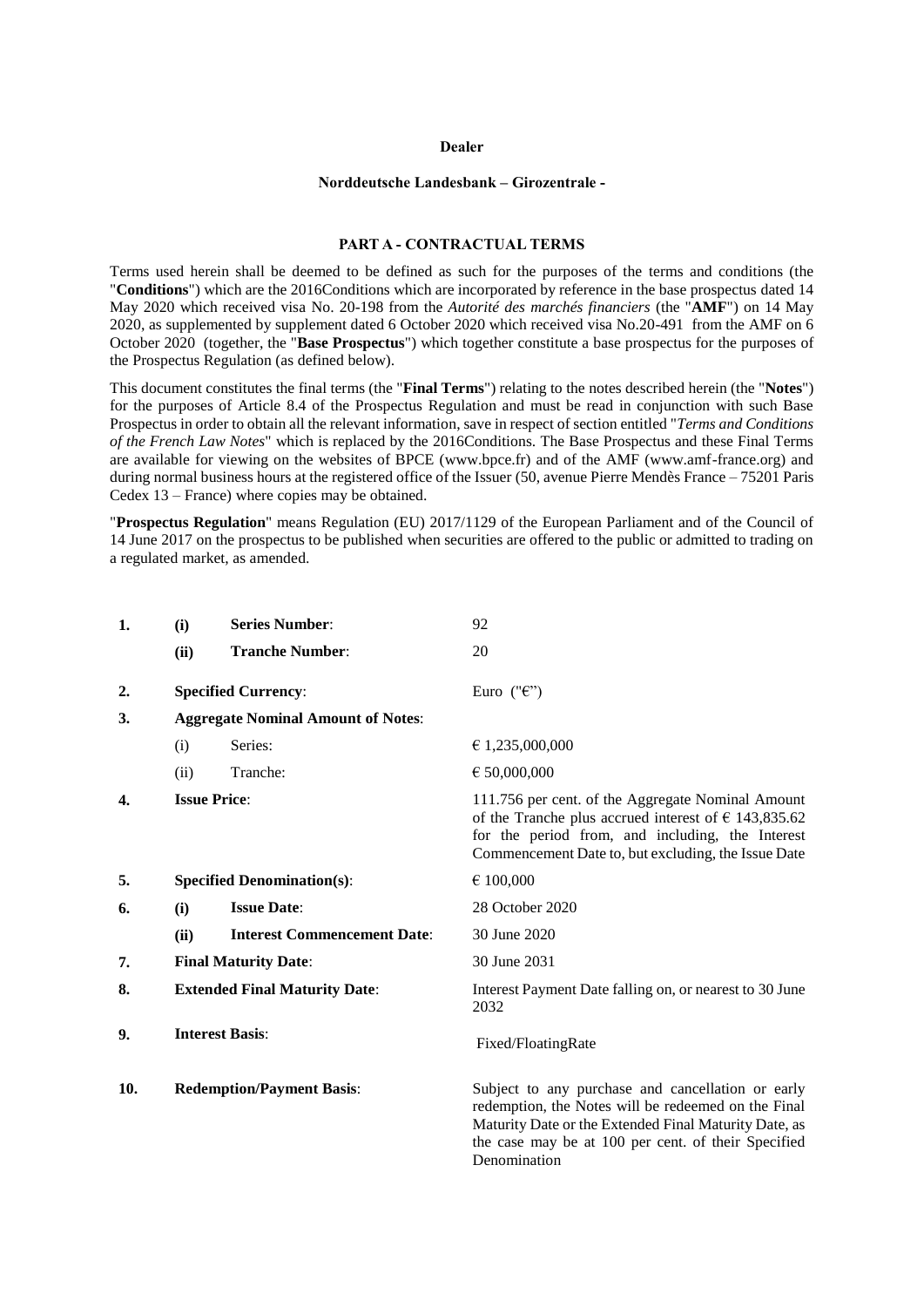*(further particulars specified below)*

of borrowings benefiting from such *privilège* up to  $\epsilon$ 2,000,000,000 for the fourth quarter of 2020.

**11. Change of Interest Basis**: Applicable – Fixed/Floating Rate (*Further particulars specified below in "Fixed/Floating Rate Notes Fixed/Fixed Rate Notes or Floating/Floating Rate Notes Provisions*") 12. **Put/Call Options**: Not Applicable **13. Date of corporate authorisations for issuance of Notes obtained**: Decisions of the *Conseil d'administration* (Board of Directors) of the Issuer (i) dated 13 December 2019 authorising the issue of *obligations de financement de l'habitat* and other resources benefiting from the *privilège* referred to in Article L.513-11 of the French Monetary and Financial Code (*Code monétaire et financier*) up to  $\epsilon$  10,000,000,000 for the period of one (1) year from 13 December 2019 and (ii) dated 25 September 2020 authorising the quarterly programme

## **PROVISIONS RELATING TO REDEMPTION**

| 14. |                                        | <b>Fixed Rate Notes Provisions:</b>     | Applicable before the Switch Date                                                                                                                                      |
|-----|----------------------------------------|-----------------------------------------|------------------------------------------------------------------------------------------------------------------------------------------------------------------------|
|     | (i)                                    | Rate of Interest:                       | 0.875 per cent. per annum payable annually in arrear                                                                                                                   |
|     | (ii)                                   | Interest Payment Date(s):               | 30 June in each year, from and including 30 June 2021<br>up to and including the Final Maturity Date                                                                   |
|     | (iii)                                  | Fixed Coupon Amount(s):                 | Rate of Interest $\times$ Specified Denomination $\times$ Day Count<br>Fraction                                                                                        |
|     |                                        |                                         | (i.e. € 875 per € 100,000 Specified Denomination)                                                                                                                      |
|     | (iv)                                   | Broken Amount(s):                       | Not Applicable                                                                                                                                                         |
|     | (v)                                    | Day Count Fraction (Condition $5(a)$ ): | Actual/Actual-ICMA Unadjusted                                                                                                                                          |
|     | (vi)                                   | Determination Date(s):                  | 30 June in each year                                                                                                                                                   |
|     | (vii)                                  | Payment on non-Business Days:           | As per the Conditions                                                                                                                                                  |
| 15. | <b>Floating Rate Notes Provisions:</b> |                                         | Applicable after the Switch Date                                                                                                                                       |
|     | (i)                                    | <b>Interest Periods:</b>                | The period from and including the Final Maturity Date<br>to but excluding the first Specified Interest Payment<br>Date and each successive period from and including a |

Specified Interest Payment Date to but excluding the next succeeding Specified Interest Payment Date, up to and excluding the Extended Final Maturity Date or, if earlier, the Specified Interest Payment Date on which the Notes are redeemed in full, all such dates being subject to adjustment in accordance with the Business Day Convention set out in (v) below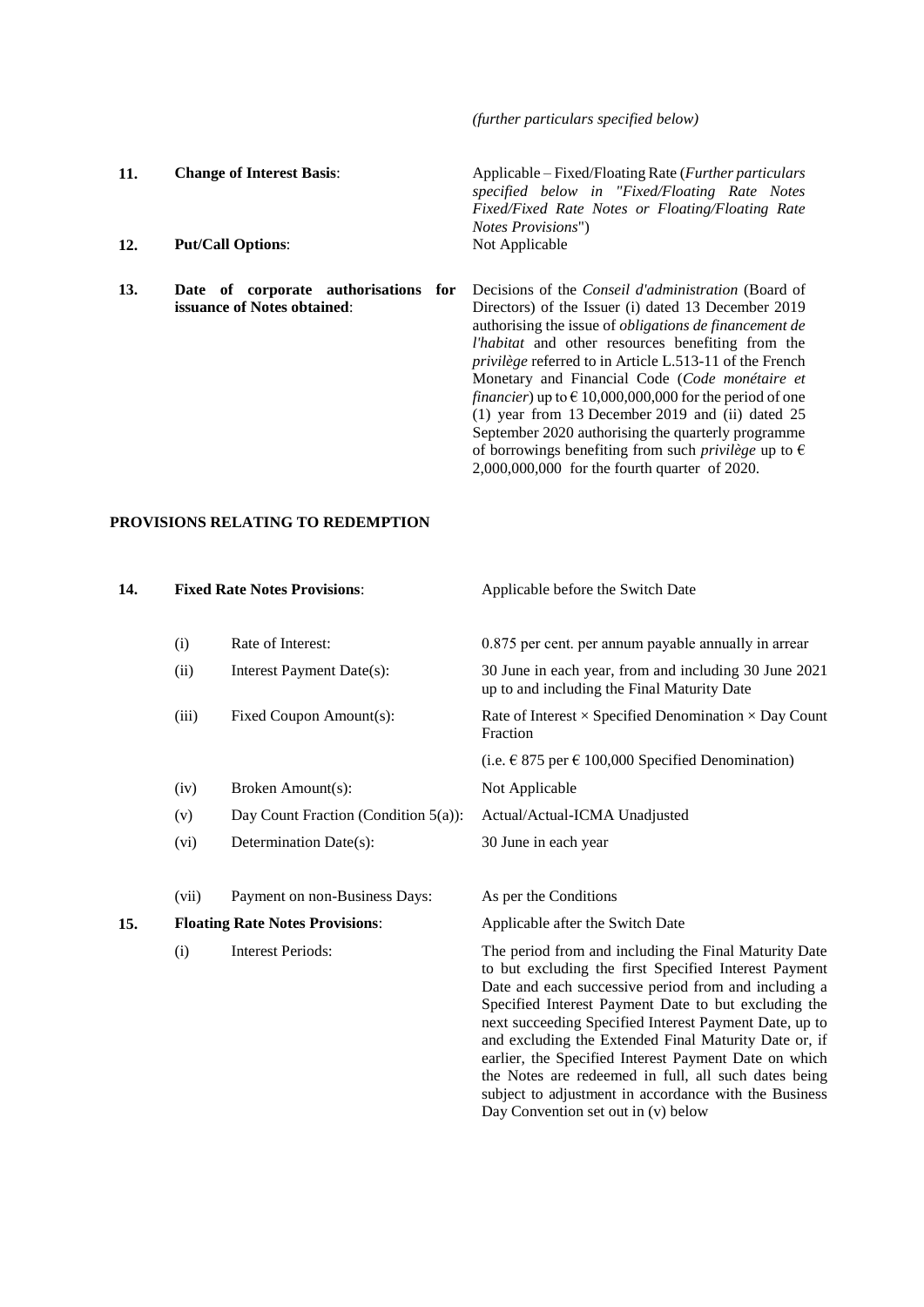|     | (ii)               | Specified Interest Payment Dates:                                                                                           | Payable monthly in arrear on the 30th of each month,<br>from and including 30 July 2031, up to and including 30<br>June 2032, all such dates being subject to adjustment in<br>accordance with the Business Day Convention set out in<br>$(v)$ below |
|-----|--------------------|-----------------------------------------------------------------------------------------------------------------------------|------------------------------------------------------------------------------------------------------------------------------------------------------------------------------------------------------------------------------------------------------|
|     | (iii)              | First Specified Interest Payment Date:                                                                                      | Specified Interest Payment Date falling on, or nearest to,<br>30 July 2031                                                                                                                                                                           |
|     | (iv)               | <b>Interest Period Date:</b>                                                                                                | Specified Interest Payment Date                                                                                                                                                                                                                      |
|     | (v)                | <b>Business Day Convention:</b>                                                                                             | Modified Following Business Day Convention                                                                                                                                                                                                           |
|     | (vi)               | Business Centre (Condition $5(a)$ ):                                                                                        | Not Applicable                                                                                                                                                                                                                                       |
|     | (vii)              | Manner in which the Rate of Interest<br>is/are to be determined:                                                            | <b>Screen Rate Determination</b>                                                                                                                                                                                                                     |
|     | (viii)             | Party responsible for calculating the<br>Rate of Interest and/or Interest<br>Amount (if not the Note Calculation<br>Agent): | Not Applicable                                                                                                                                                                                                                                       |
|     | (ix)               | Determination<br>Screen<br>Rate<br>(Condition $5(c)(iii)(C)$ ):                                                             | Applicable                                                                                                                                                                                                                                           |
|     |                    | <b>Relevant Rate:</b><br><b>Interest Determination Dates:</b>                                                               | <b>EURIBOR 1 month</b><br>Two TARGET Business Days prior to the first day in<br>each Interest Period                                                                                                                                                 |
|     |                    | Relevant Screen Page:                                                                                                       | <b>Reuters EURIBOR01</b>                                                                                                                                                                                                                             |
|     |                    | Relevant Screen Page Time:<br>$\overline{\phantom{a}}$                                                                      | Not Applicable                                                                                                                                                                                                                                       |
|     | (x)                | <b>FBF</b><br>Determination<br>(Condition)<br>$5(c)(iii)(B))$ :                                                             | Not Applicable                                                                                                                                                                                                                                       |
|     | (xi)               | ISDA<br>Determination<br>(Condition<br>$5(c)(iii)(A))$ :                                                                    | Not Applicable                                                                                                                                                                                                                                       |
|     | (xii)              | Margin:                                                                                                                     | $+0.135$ per cent. <i>per annum</i>                                                                                                                                                                                                                  |
|     | (xiii)             | Rate Multiplier:                                                                                                            | Not Applicable                                                                                                                                                                                                                                       |
|     | (xiv)              | Minimum Rate of Interest:                                                                                                   | 0.00 per cent. per annum                                                                                                                                                                                                                             |
|     | $\left( xy\right)$ | Maximum Rate of Interest:                                                                                                   | Not Applicable                                                                                                                                                                                                                                       |
|     | (xvi)              | Day Count Fraction (Condition $5(a)$ ):                                                                                     | Actual/360, Adjusted                                                                                                                                                                                                                                 |
| 16. |                    | <b>Fixed/Floating Rate Notes Provisions:</b>                                                                                | Applicable                                                                                                                                                                                                                                           |
|     | (i)                | Issuer Change of Interest Basis:                                                                                            | Not Applicable                                                                                                                                                                                                                                       |
|     | (ii)               | Automatic Change of Interest<br>Basis:                                                                                      | Applicable                                                                                                                                                                                                                                           |
|     | (iii)              | Rate of Interest applicable to the<br>Interest Periods preceding the Switch<br>Date (excluded):                             | Determined in accordance with Condition 5(b), as<br>though the Note was a Fixed Rate Note with further<br>variables set out in item 14 of these Final Terms                                                                                          |
|     | (iv)               | Rate of Interest applicable to the<br>Interest Periods following the Switch<br>Date (included):                             | Determined in accordance with Condition $5(c)$ , as<br>though the Note was a Floating Rate Note with further<br>variables set out in item 15 of these Final Terms                                                                                    |
|     | (v)                | <b>Switch Date:</b>                                                                                                         | The Interest Determination Date falling immediately<br>before the Final Maturity Date                                                                                                                                                                |
|     | (vi)               | Minimum notice period required for<br>notice from the Issuer:                                                               | Not Applicable                                                                                                                                                                                                                                       |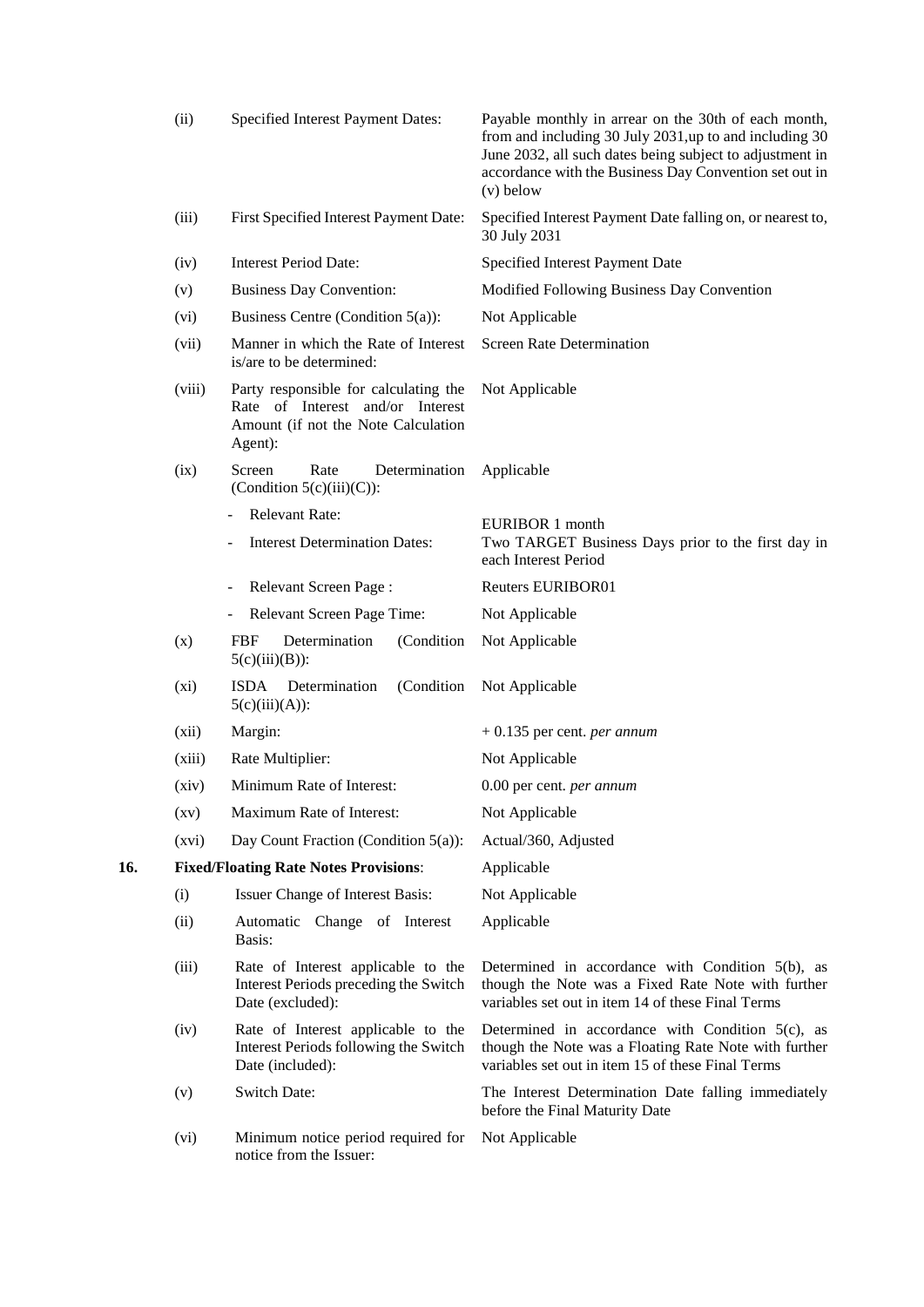| 17.            |                                                                                                                                             | <b>Zero Coupon Notes Provisions</b>                                                                            | Not Applicable                                                                       |
|----------------|---------------------------------------------------------------------------------------------------------------------------------------------|----------------------------------------------------------------------------------------------------------------|--------------------------------------------------------------------------------------|
|                |                                                                                                                                             | PROVISIONS RELATING TO REDEMPTION                                                                              |                                                                                      |
| 18.            |                                                                                                                                             | <b>Call Option:</b>                                                                                            | Not Applicable                                                                       |
| 19.            |                                                                                                                                             | <b>Put Option:</b>                                                                                             | Not Applicable                                                                       |
| 20.            |                                                                                                                                             | <b>Final Redemption Amount of each Note:</b>                                                                   | $\epsilon$ 100,000 per in Specified Denomination                                     |
| 21.            |                                                                                                                                             | <b>Redemption by Instalment:</b>                                                                               | Not Applicable                                                                       |
| 22.            |                                                                                                                                             | <b>Early Redemption Amount:</b>                                                                                |                                                                                      |
|                |                                                                                                                                             | Early Redemption Amount of each Note<br>payable on early redemption as set out in the<br>Terms and Conditions: | $\epsilon$ 100,000 per in Specified Denomination                                     |
| 23.            |                                                                                                                                             | <b>Purchases (Condition 6(h)):</b>                                                                             | The Notes purchased may be held and resold as set<br>out in the Terms and Conditions |
|                |                                                                                                                                             | <b>GENERAL PROVISIONS APPLICABLE TO THE NOTES</b>                                                              |                                                                                      |
| 24.            |                                                                                                                                             | <b>Governing law:</b>                                                                                          | French law                                                                           |
| 25.            | <b>Form of Notes:</b>                                                                                                                       |                                                                                                                | <b>Dematerialised Notes</b>                                                          |
|                | (i)                                                                                                                                         | Form of Dematerialised Notes:                                                                                  | Bearer form (au porteur)                                                             |
|                | (ii)                                                                                                                                        | <b>Registration Agent:</b>                                                                                     | Not Applicable                                                                       |
|                | (iii)                                                                                                                                       | Temporary Global Certificate:                                                                                  | Not Applicable                                                                       |
| 26.            | <b>Financial Centre or other special provisions</b><br>relating to payment dates for the purposes<br>of Condition $7(g)$ :                  |                                                                                                                | Not Applicable                                                                       |
| 27.            | <b>Talons for future Coupons or Receipts to be</b><br>attached to Definitive Materialised Notes<br>(and dates on which such Talons mature): |                                                                                                                | Not Applicable                                                                       |
| 28.            |                                                                                                                                             | Masse (Condition 10):                                                                                          |                                                                                      |
|                | (i)                                                                                                                                         | Representative:                                                                                                | As per Condition 10                                                                  |
|                | (ii)                                                                                                                                        | Alternative Representative:                                                                                    | As per Condition 10                                                                  |
|                | (iii)                                                                                                                                       | Remuneration of Representative:                                                                                | As per Condition 10                                                                  |
| RESPONSIBILITY |                                                                                                                                             |                                                                                                                |                                                                                      |

I accept responsibility for the information contained in these Final Terms.

Signed on behalf of BPCE SFH:

## By:

Jean-Philippe BERTHAUT, *Directeur Général Délégué* Duly authorised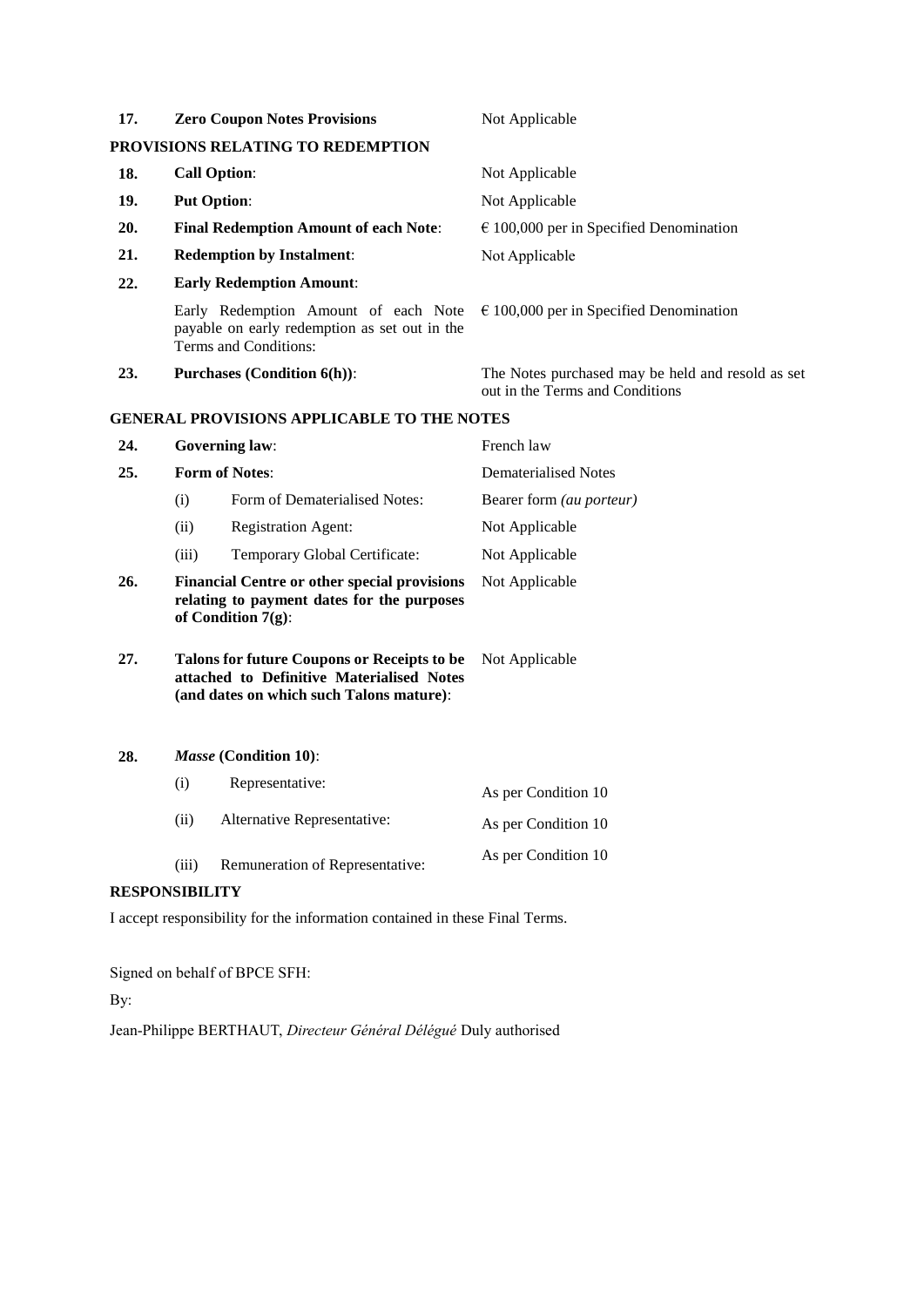## **PART B - OTHER INFORMATION**

## **1. LISTING AND ADMISSION TO TRADING**

(b) Regulated Markets or equivalent markets on which, to the knowledge of the Issuer, securities of the same class of the Notes to be admitted to trading are already admitted to trading:

(iii) Estimate of total expenses related to  $\epsilon$  7,000 (including the AMF fees) admission to trading:

### **2. RATINGS**

(i) Listing: Euronext Paris

(ii) (a) Admission to trading: Application has been made by the Issuer (or on its behalf) for the Notes to be admitted to trading on Euronext Paris with effect from the Issue Date

Not Applicable

Ratings: The Notes are expected to be rated:

AAA by Standard & Poor's Credit Market Services Europe Limited; and

Aaa by Moody's Investors Service Ltd.

Each of the above agencies is established in the European Union and registered under Regulation (EC) 1060/2009 of the European Parliament and the Council of 16 September 2009 on credit rating agencies, as amended (the "**CRA Regulation**") and included in the list of registered credit rating agencies published on the website of the European Securities and Markets Authority (www.esma.europa.eu) in accordance with the CRA Regulation

## **3. INTERESTS OF NATURAL AND LEGAL PERSONS INVOLVED IN THE ISSUE**

Save as discussed in sections "Subscription and Sale" and "Risk factors – Risks related to the Issuer - Certain conflicts of interest" of the Base Prospectus, so far as the Issuer is aware, no person involved in the offer of the Notes has an interest material to the issue.

## **4. YIELD**

|    | Indication of yield:                                                                                                                               |                                        | 0.213 per cent. per annum |  |
|----|----------------------------------------------------------------------------------------------------------------------------------------------------|----------------------------------------|---------------------------|--|
| 5. | <b>OPERATIONAL INFORMATION</b>                                                                                                                     |                                        |                           |  |
|    | <b>ISIN</b> Code:                                                                                                                                  |                                        | FR0013186046              |  |
|    | Common Code:                                                                                                                                       |                                        | 143854825                 |  |
|    | Depositaries:                                                                                                                                      |                                        |                           |  |
|    | (a)<br>Depositary:                                                                                                                                 | Euroclear France to act as Central Yes |                           |  |
|    | Common Depositary for Euroclear<br>(b)<br>Bank and Clearstream Banking, S.A                                                                        | - No                                   |                           |  |
|    | Any clearing system other than Euroclear Not Applicable<br>Bank S.A./N.V. and Clearstream Banking,<br>S.A. and the relevant identification number: |                                        |                           |  |